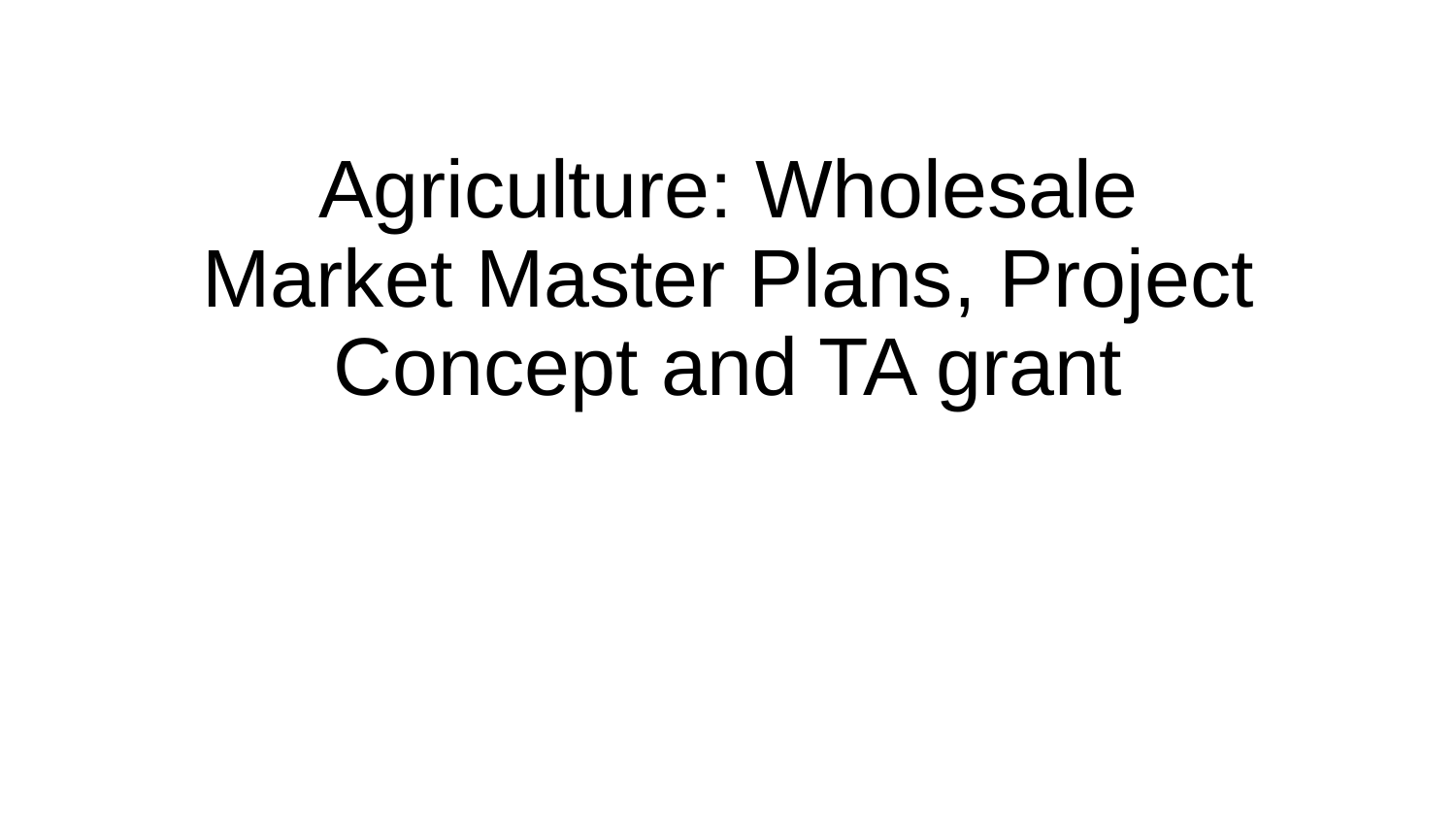# ABEC Modern Agriculture Wholesale Market Master Plan Preparation

- Time Frame: May-December 2018
- Team: 5 consultants (3 international, 2 national), ADB staff missions
- Recommendations:
	- Focus on
		- Food Safety (SPS, modern market facility),
		- Food Security (price stability, extended seasonality, grading), and
		- Food Exports (certified and branded exports, develop niche markets like organic)
	- Consider focusing functions of wholesale markets in urban context (business-to-business, traffic congestion, food safety standards)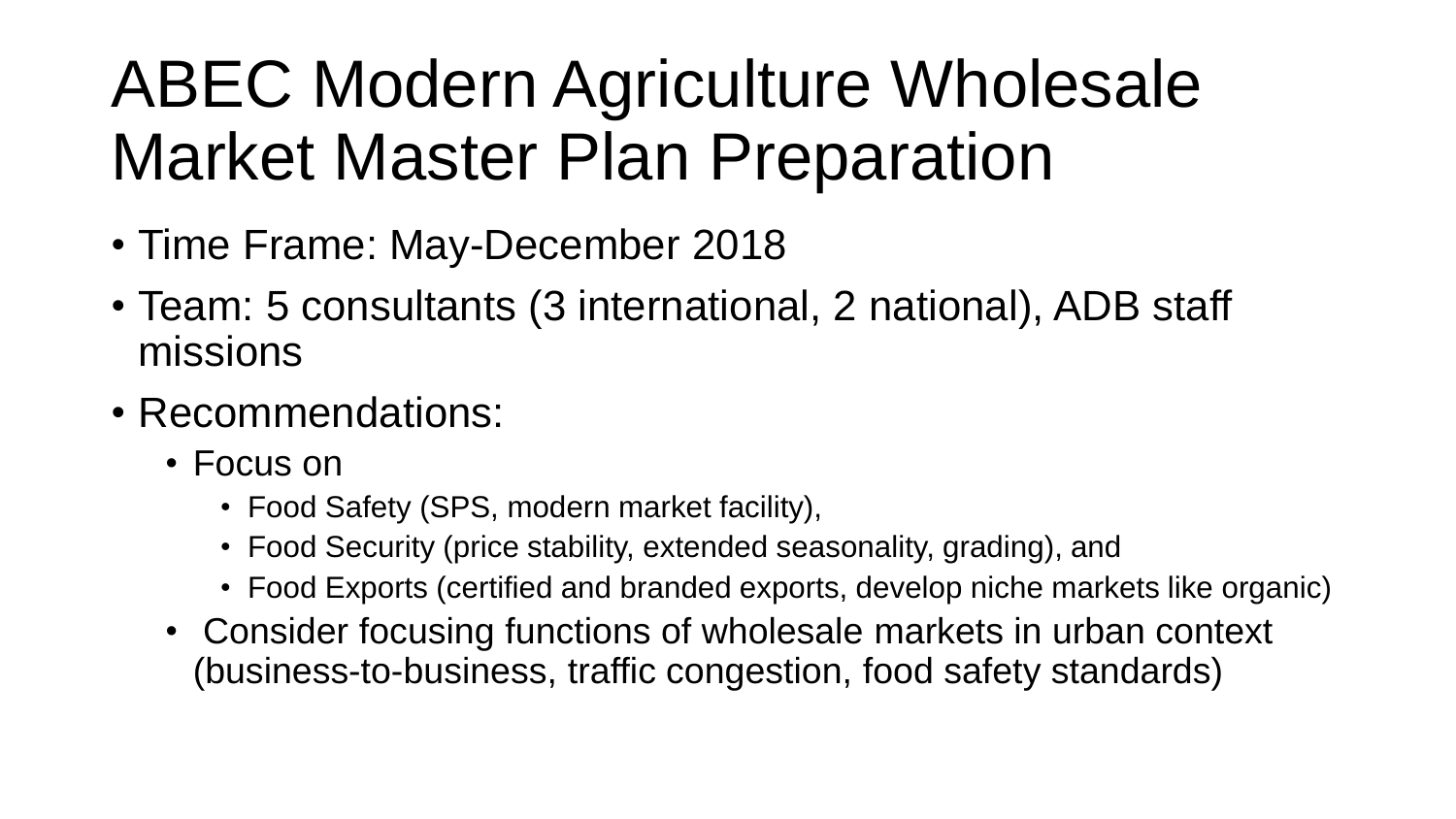

**Kyrgyz Republic Proposed Wholesale Market and Wholesale Distribution Center System**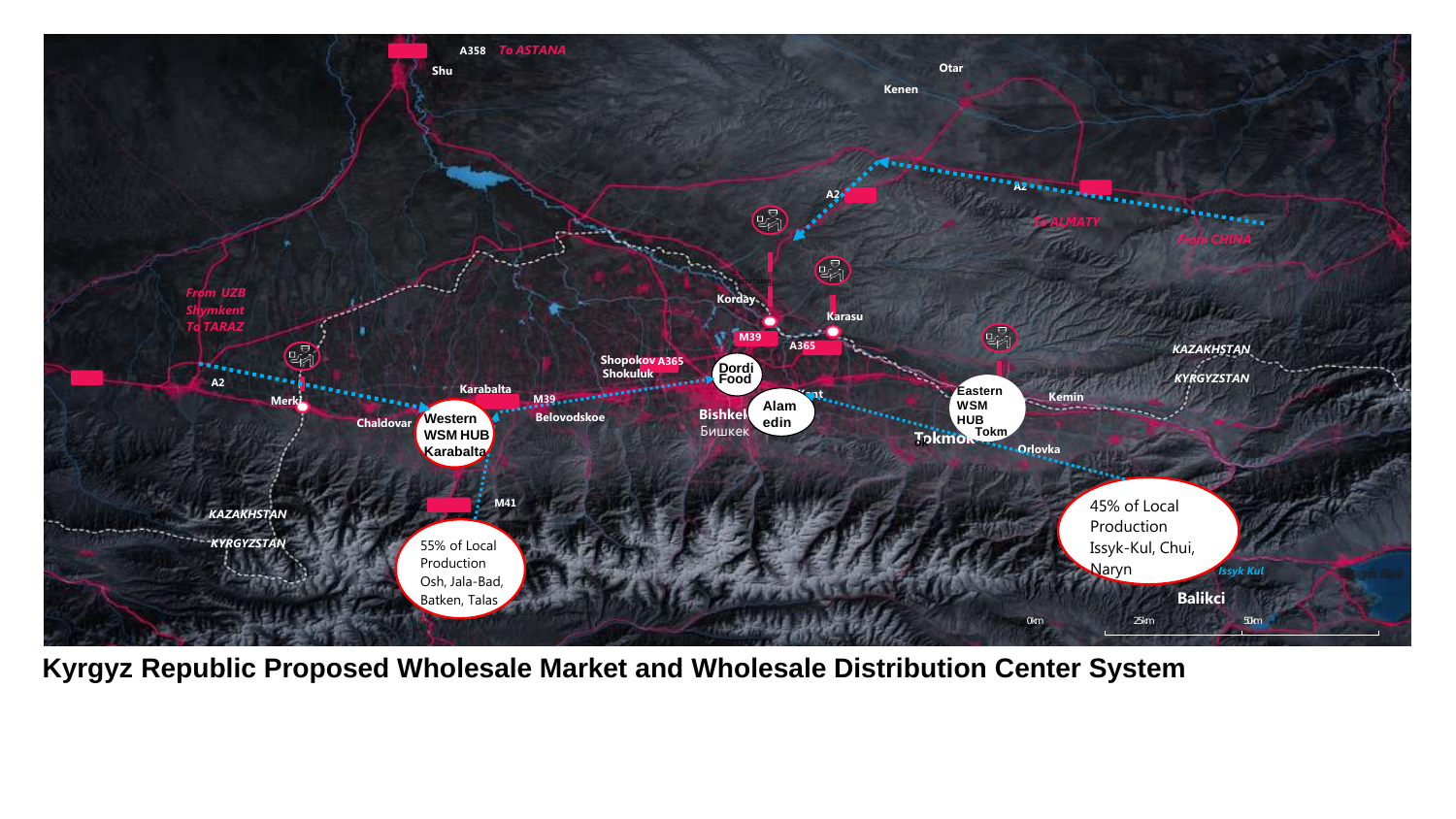## **Recommendations for the Kyrgyz WSM System**

- Strengthening city supply function of existing markets Dordoi Food and Alamedin
	- Modernize facilities for consumption needs of Bishkek with focus on catering and restaurant supply with improved grading, processing and packaging function
	- Dordoi Food and Alamedin continues to export produce to Kazakhstan, Russia (trading platform, price discovery)
- Wholesale Distribution Hubs for export processing
	- Domestic production and (longer shelf life) imported produce aggregated, consolidated, and stored at the Kara-Balta and Tokmok Wholesale Distribution Hubs
	- Hubs can utilise the new road systems planned to export directly to Russia, Kazakhstan and China.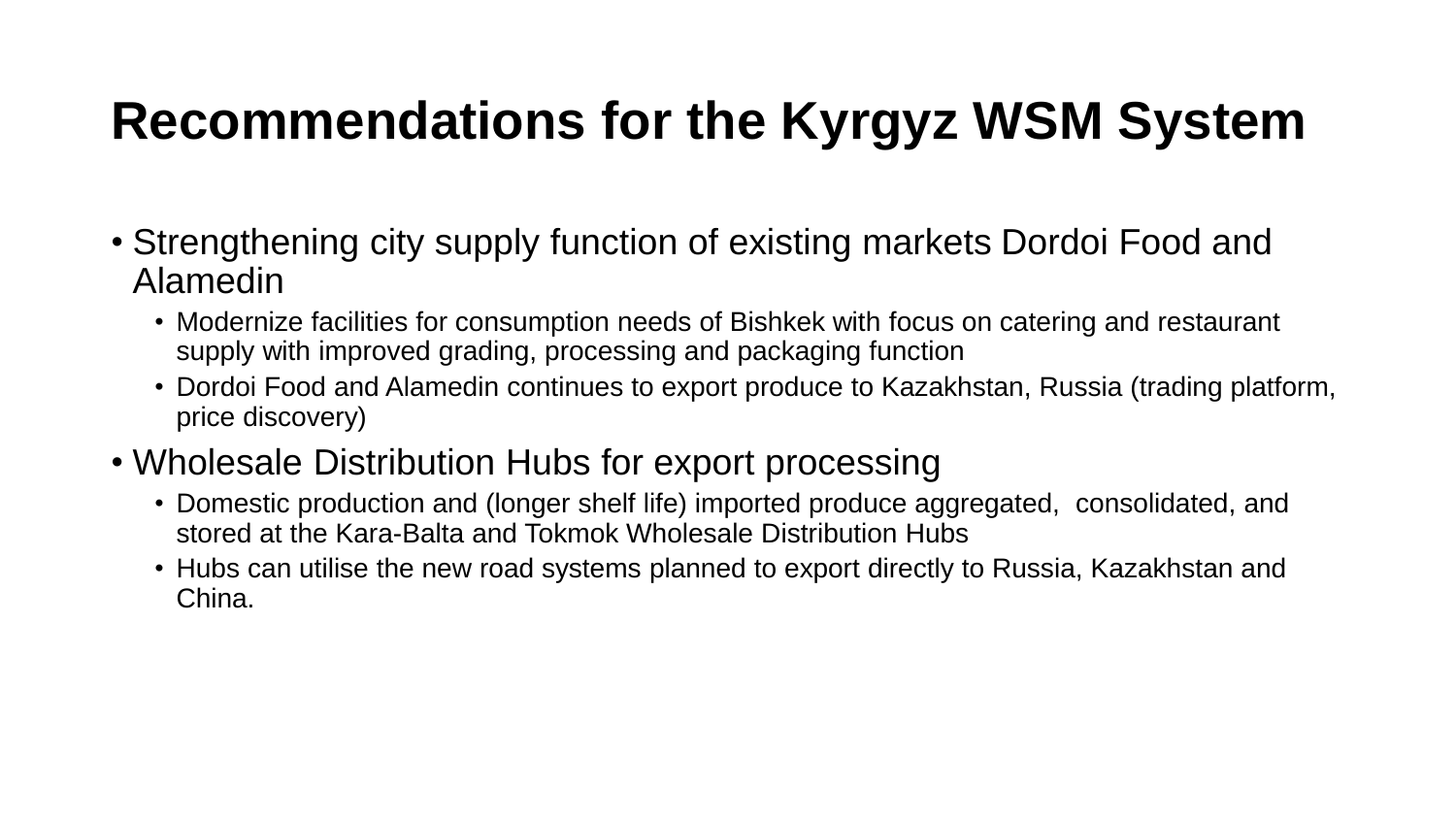#### **Recommendations for Kazakh Agriculture Wholesale Market System**

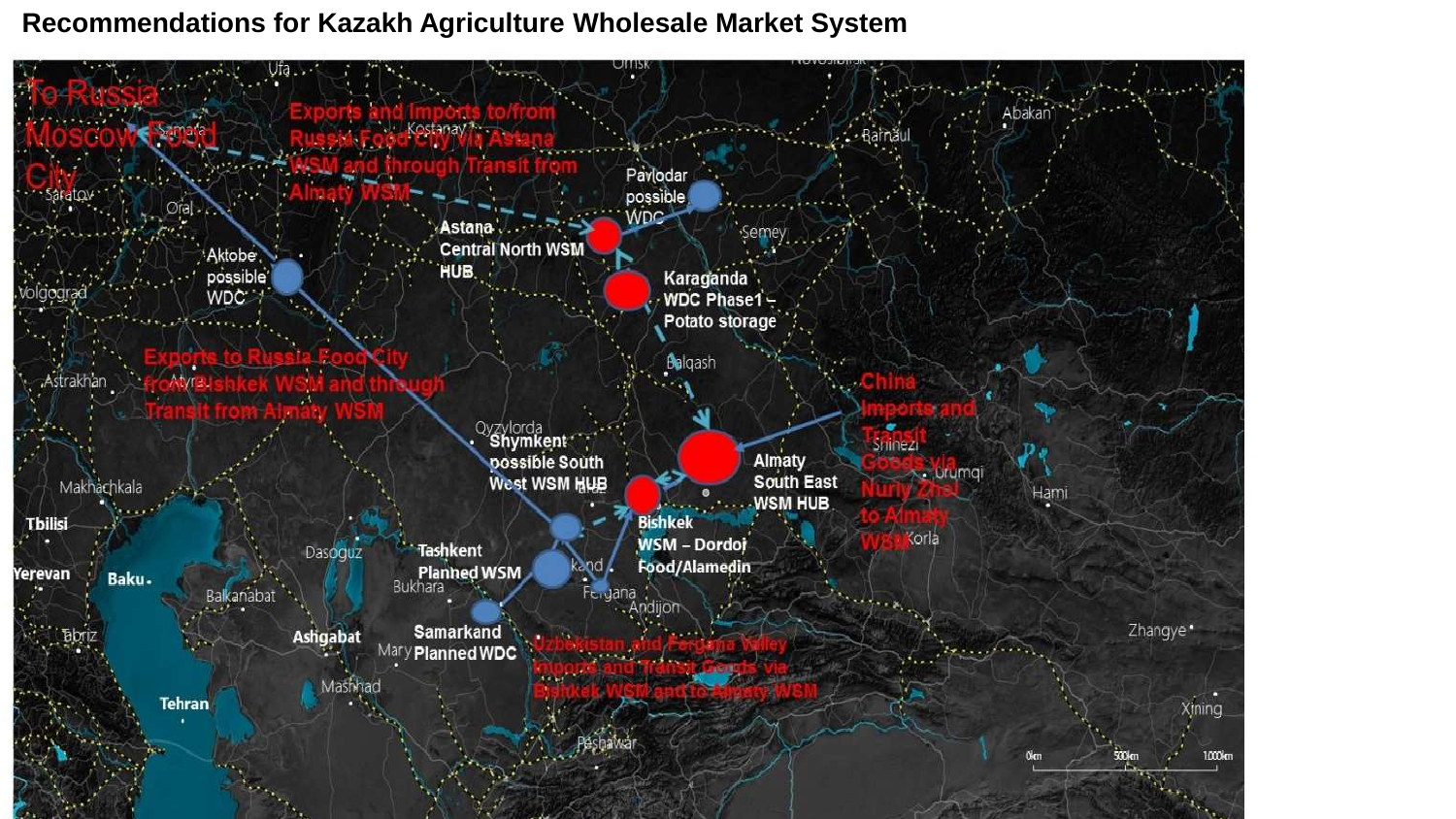## **Recommendations for the Kazakh WSM System**

- Modernize Almaty Wholesale Market Infrastructure
	- Modernize trading, storage, processing, laboratory SPS infrastructure in Almaty
	- Formalize trade and gradually separate ownership and trading functions
	- Focus on business-to-business operations
	- Labelling, certification, and grading facilities for exports

### • Develop sub-hubs

- Modern wholesale market infrastructure for city consumption and import/export consolidation centers in growing urban hubs like Astana, and possibly consolidation and in Shymkent, Aktobe, and Pavlodar
- Coordinated trade and storage system in the country to minimize price fluctuations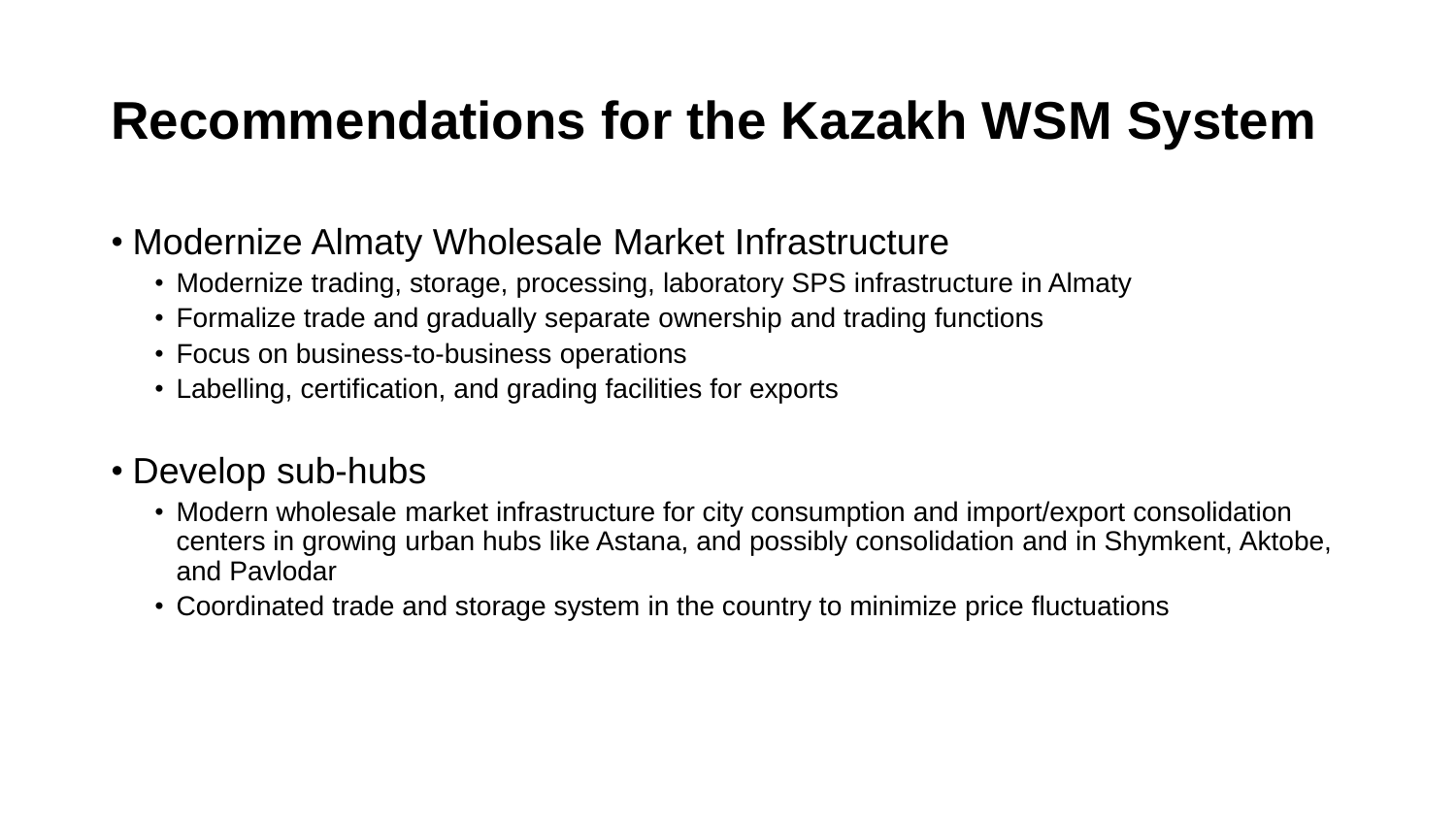## ADB ABEC: Modern Agriculture Wholesale Markets Project

#### **Rationale:**

- High import dependency in January to June for horticulture products resulting in price fluctuations
- Informal trade of horticulture products without certification of origin, quality, or SPS compliance
- Better grading and storage of horticulture produce into processing, domestic consumption and export quality will improve value chain efficiency
- Increasing vertical concentration of ownership in food value chains is already resulting in price setting market power for horticulture products
- Kazakhstan and the Kyrgyz Republic are net-food importers
- Strong integration of value chains for horticulture products in ABEC

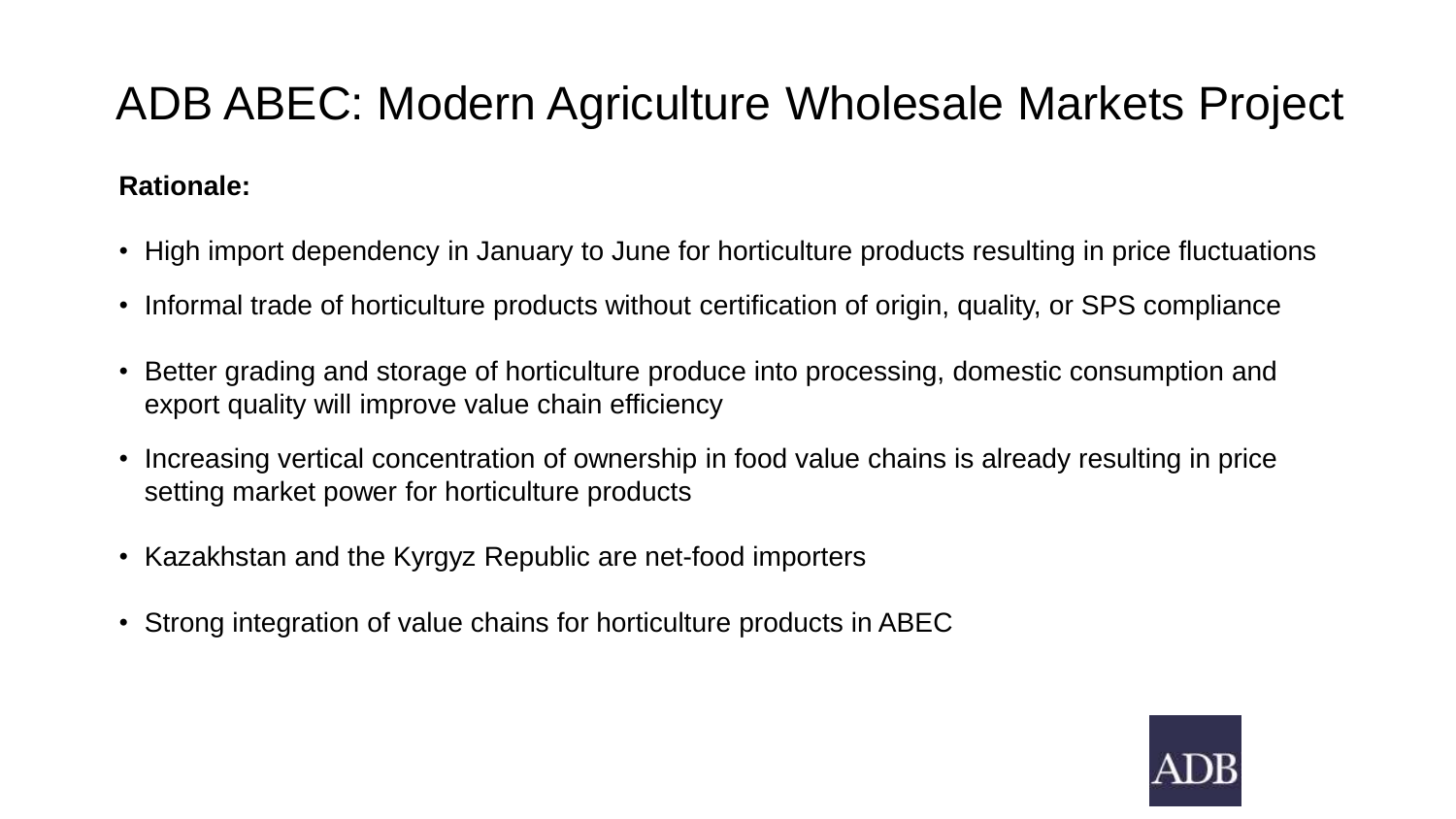

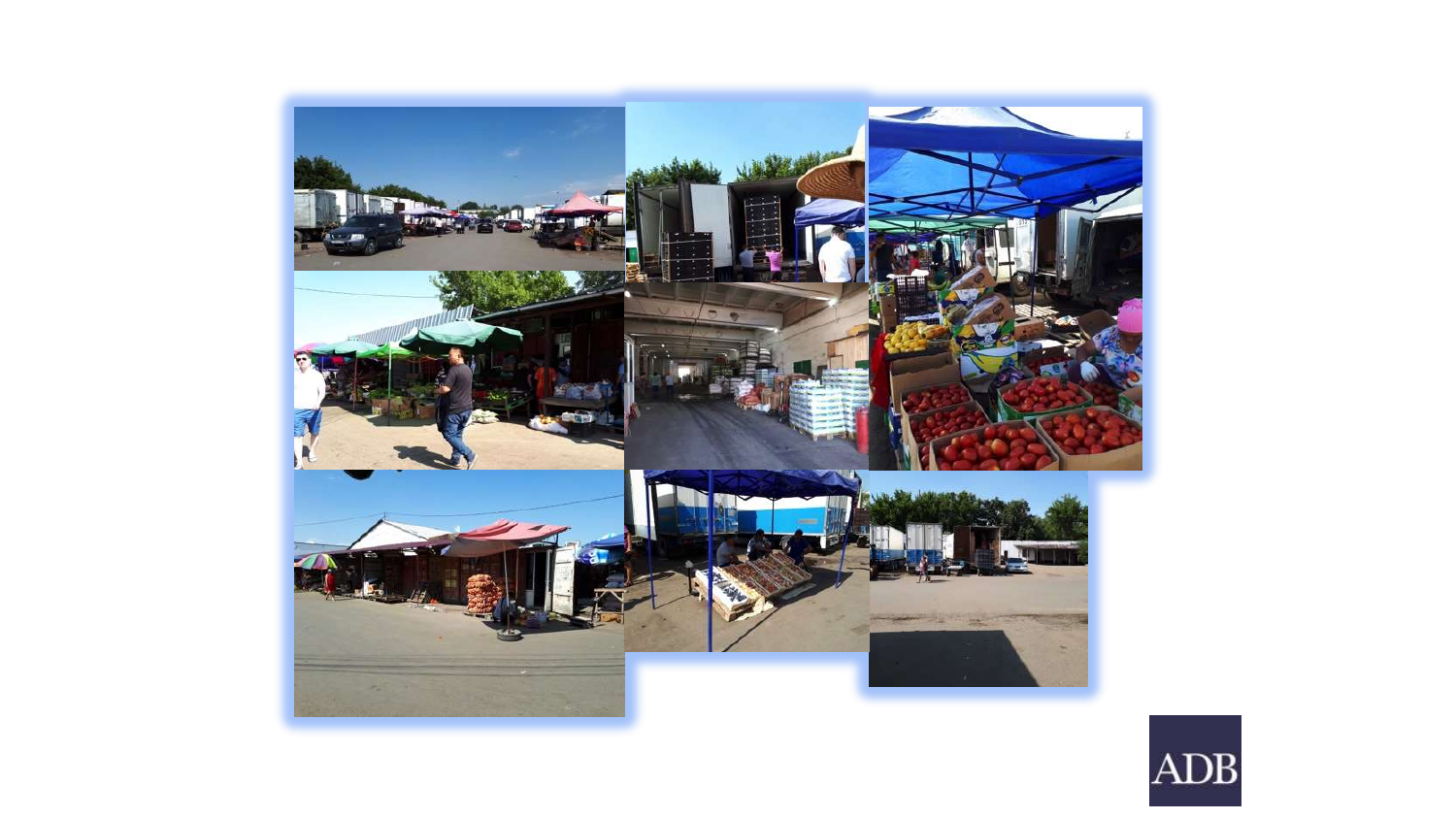